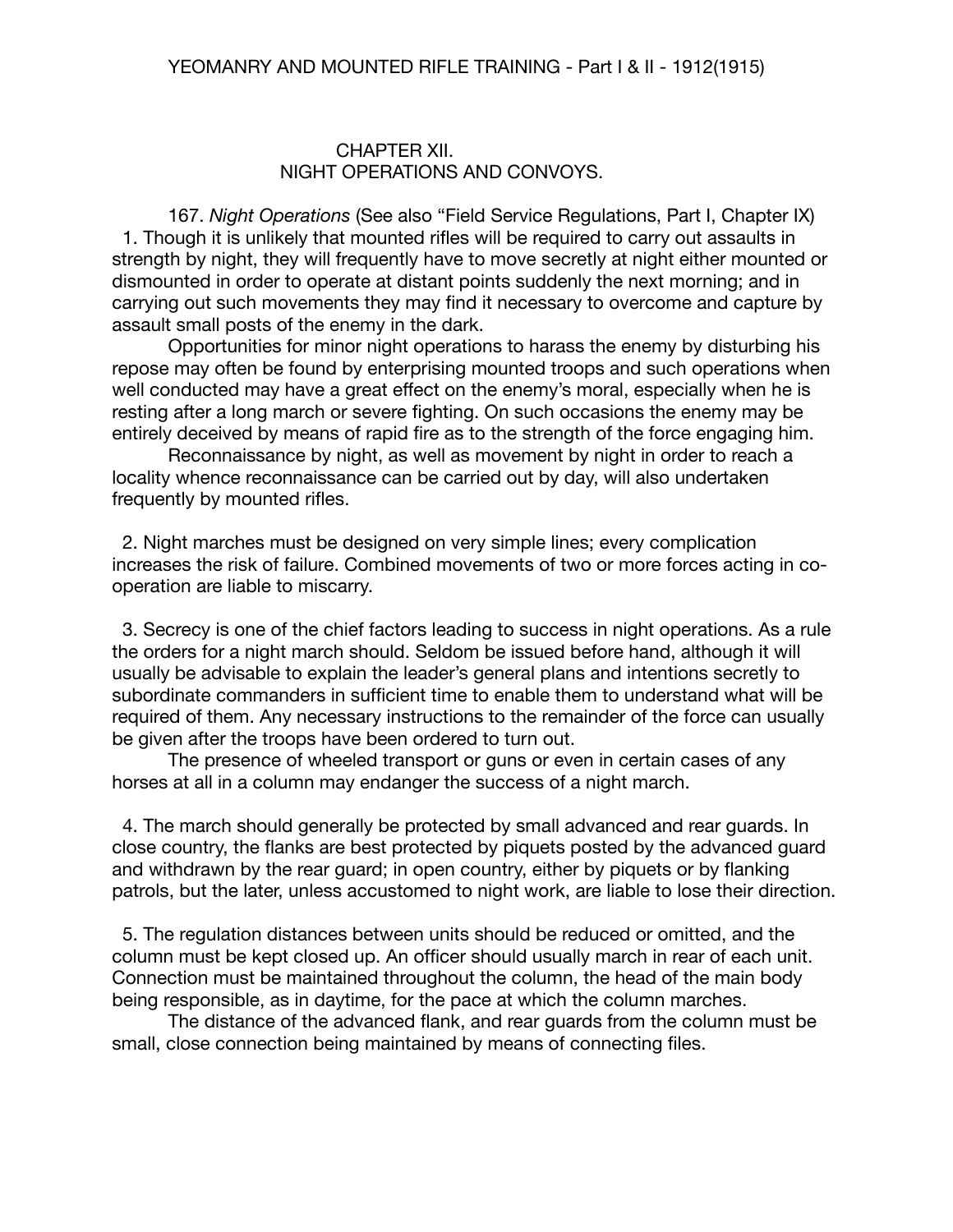6. To prevent the troops in rear from going astray, the advanced guard, under instructions from the commander of the column, should block all branch roads that are not to be used, by posting men at them, or by placing branches of trees or lines of stones across them. Men so posted will be withdrawn by the rear guard.

 7. When leaving the bivouac or billet, or after crossing an obstacle or defile where opening out is likely to occur, the column should advance about its own length and then be halted until the rear is reported to be closed up.

 8. Rifles should not be loaded, but magazines should be charged. No firing should take place without orders. Absolute silence must be maintained, and no smoking or lights are to be allowed, except with the permission of the commander of the force.

 9. The pace should be uniform, and great care should be taken that the head of the column does not march too fast, especially at the beginning of the march.

# 168. *Convoys. (Omitted for this purpose.)*

## CHAPTER XIII. WARFARE AGAINST UNCIVILISED ENEMIES 169. *General Principles.*

1. In campaigns against savages the armament, tactics, and characteristics of the enemy, and the nature of the theatre of operations demand that the methods of regular warfare be somewhat modified; the modifications in this chapter are such as

experiences has shown to be necessary.

 2. Self-reliance, vigilance, and judgement are the chief requisites for overcoming the difficulties inherent in savage warfare. Discipline and organization are powerful aids; but unless both officers and men are well trained, capable of adapting their action to unexpected conditions, and of beating the enemy at his own tactics the campaign will be needlessly long and costly.

 3. The nature of the objective will differ considerably according to circumstances. In the case of peoples with some settled form of government, an advance against their capital will probably be opposed; its fall will follow the defeat at the enemy, and will often bring all organized resistance to an end. Similarly, in dealing with independent fanatical tribes, an advance against a sacred town or shrine may have the same effect. If no such objective is available, the enemy may be brought to oppose the advance by a movement against his wells or sources of supply. Should the enemy refuse to make any organized resistance, the occupation of his country, the seizure of his flocks and supplies and the destruction of his villages and crops may be necessary to obtain his submission.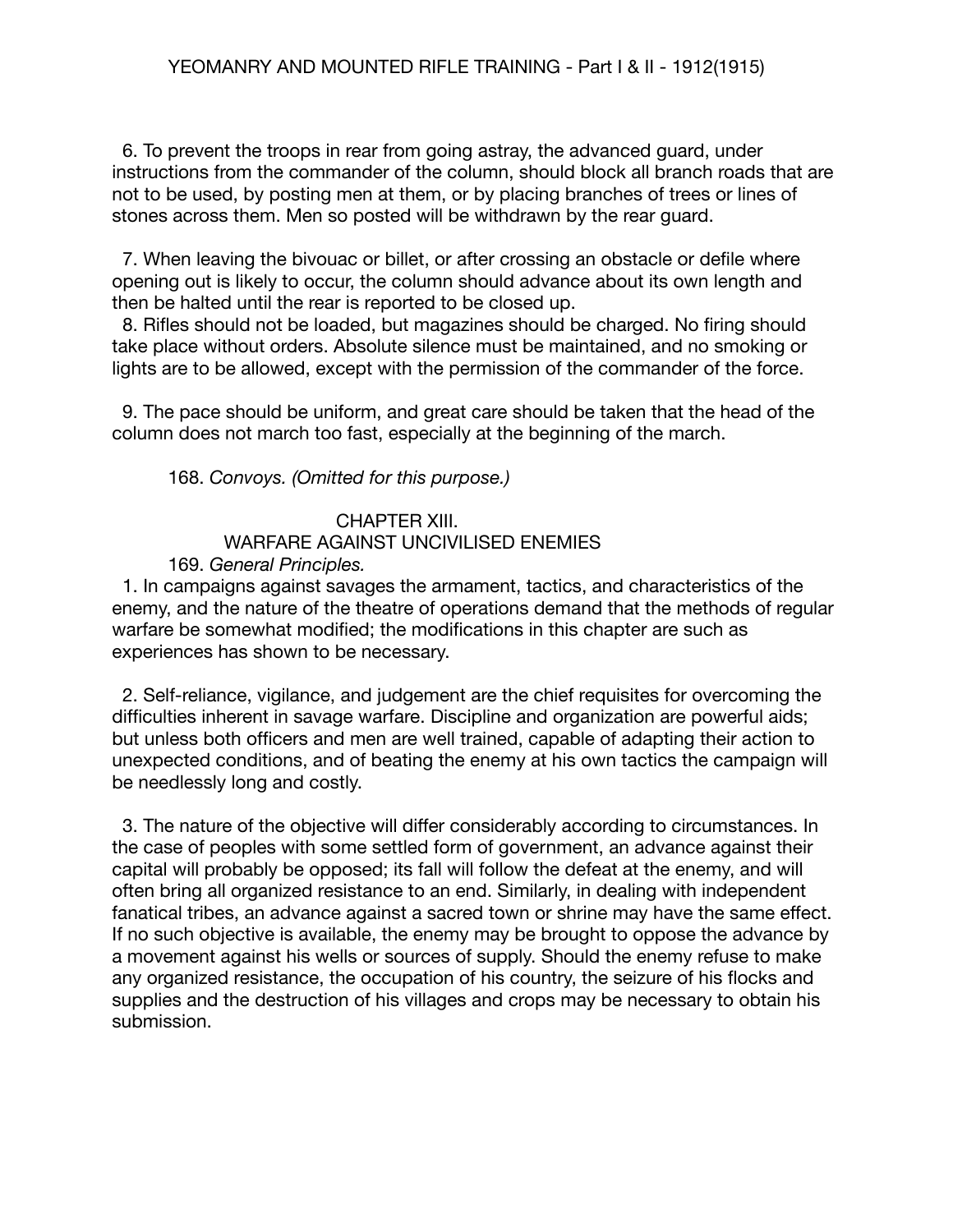4. The susceptibility of this class of enemy to moral influence is a most important factor in the campaign. Hesitation, delay, or any retrograde movement will at once be interpreted as sings of weakness, and while the braver of the enemy will be encouraged, the waverers, always to be found amongst undisciplined forces, will be tempted to throw in their lot with what appears to be the winning side. A vigourous offensive, strategical as well as tactical, is always the safest method of conducting operations.

The most complete preparations, which should include a careful study of the topography of the country and of the mode of fighting, habits, and characteristics of the enemy should be made, to ensure the campaign being carried through to its conclusion without a check. Success is to be achieved by discipline and vigour rather than by force of numbers.

 5. The local resources being small, all supplies will, as a rule, have to be carried; owing to the absence of good roads it will often be impossible to use wheeled transport. Pack animals or porters will therefore be employed, and these will often be unable to move on a wide front. Supply and baggage columns will therefore be both long and vulnerable; and as there is a limit to the number of men and animals which it is possible to move over one road during the hours of daylight, a force may have to be broken up into small and compact columns, moving in several lines, or on the same road at a day's interval. Against a badly organized enemy this is not so dangerous as it would be in other circumstances.

 6. The freedom of an uncilvilized enemy from the complicated organization of regular armies, his individual independence, and his ability to disperse at will, necessitates a crushing blow being delivered against him, if the result of an action is to be decisive. Care should therefore be taken not to induce him to abandon a position by too great a display of force, or to manoeuvre him out of it, unless it be too strong to be taken without undue loss. When once beaten he should be followed up and given no respite until all resistance is at an end. Natural obstacles will often render pursuit a difficult undertaking, but to facilitate it, a portion of the force, at least, should be thoroughly mobile and independent; the question of supply and transport being carefully worked out before hand.

 7. As such people are usually adepts in laying ambushes and effecting surprises, vigilance and precautions should never be relaxed. Reconnaissance, even when everything appears to be absolutely secure, should be pushed out as far as prudence permits, and every endeavour made to preclude all possibility of surprise.

 8. In open country a badly armed enemy has but small chance against regular troops, but in bush, or very broken country, his superior activity, recklessness, and knowledge of the ground make him a formidable foe. Such ground should, therefore, be avoided especially as a halting place or bivouac.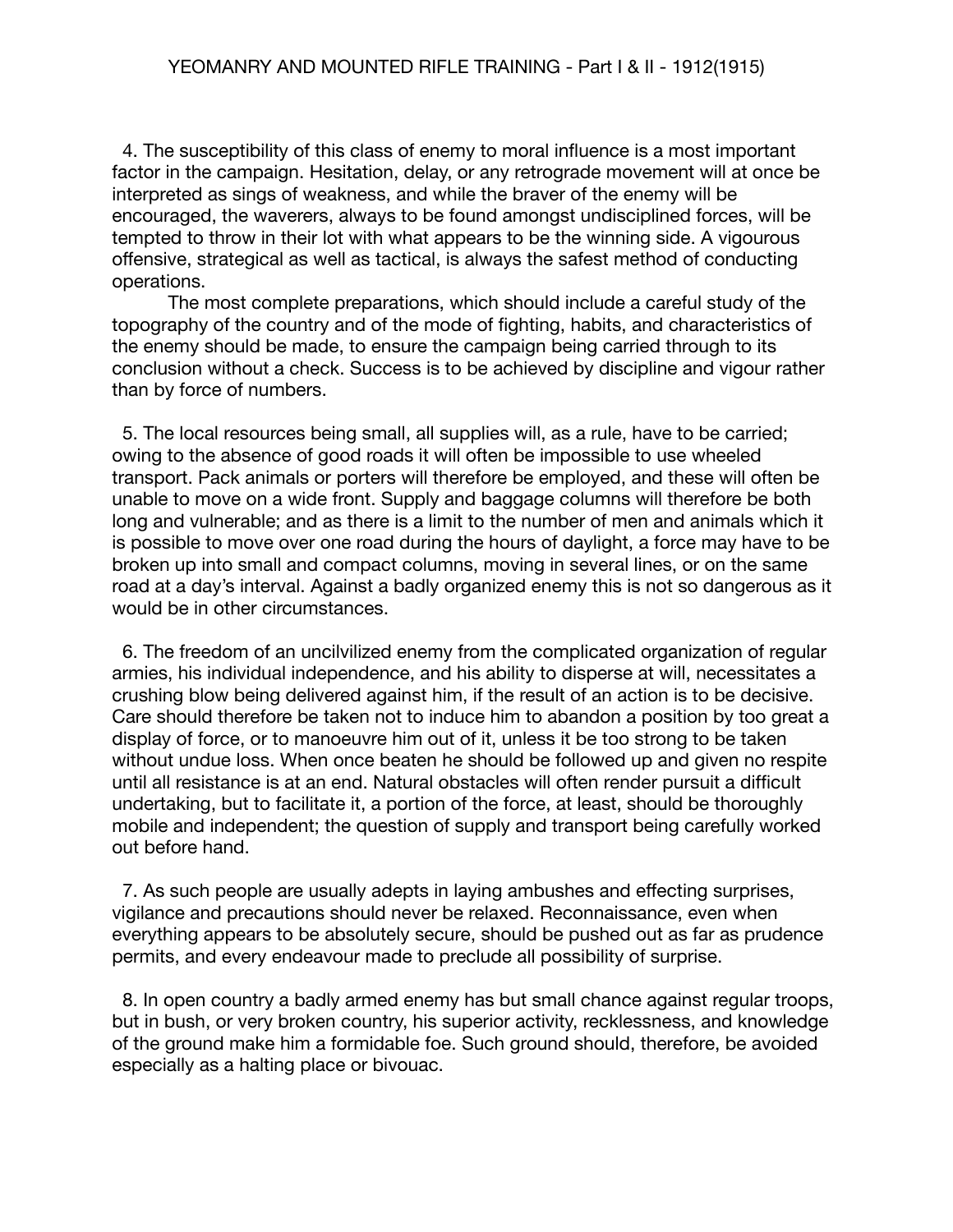# 170. *The attack.*

 1. The formation adopted for the attack should have sufficient power of resistance to repel vigourous counter-attacks delivered by an enemy determined to come to close quarters.

As the losses during the advance are, as a rule, comparatively small, the first line should be able to deliver the assault without reinforcements from the reserves. For this reason the proportion of troops held in reserve may be smaller than is the case in civilised warfare.

 2. When possible the attack should be enveloping, savages being generally very nervous of any movement directed against their line of retreat. Detached parties of mounted men should move round towards the rear of the enemy in order to be in a position to take up the pursuit vigourously as soon as the enemy begins to retire. But he should not be frightened into retiring before he has been thoroughly beaten.

## 171. *The defence.*

 1. Troops usually adopt close formation in defence, firstly because it is the most suitable formation for repelling an enemy using shock action, and secondly because it induces him to reduce his front and thus to offer a good target for guns and rifles. Close formation has not usually the same disadvantages in savage as it has in civilised warfare, for the enemy will have no efficient artillery and the rifle fire of savages is generally much less accurate than that of civilised warfare, for the enemy will have no efficient artillery and the rifle fire of savages is generally much less accurate than that of civilised troops.

 2. If the attack is received in line, the menaced flank should be thrown back, and that which is not threatened wheeled up.

 3. In open country a square formation offers the best protection to animals and transport, and is easily moved in any direction. Its disadvantage lies in the loss of fire effect, unless the attack is pressed on all sides simultaneously; but as ill-armed savages usually do attack on all sides, it will often be found the safest and most effective formation to adopt.

Two squares may be used instead of one, in which case they should move in echelon. A reserve should be kept inside the square ready to fill up any gap which may occur.

When the square halts to receive an attack, machine guns when available should be placed at the corners which are the most vulnerable points.

Guns should move inside the square, but if there is time to place them in position before the enemy attacks, they should usually be posted in prolongation of one of the faces of the square, the teams being inside. If the enemy presses the attack very closely, the gunners should take refuge inside the square.

# 172. *Protection on the move.*

1. Savages are usually skilful in laying ambushes; protective reconnaissance must therefore be very carefully carried out. Reconnoitring parties should be pushed out as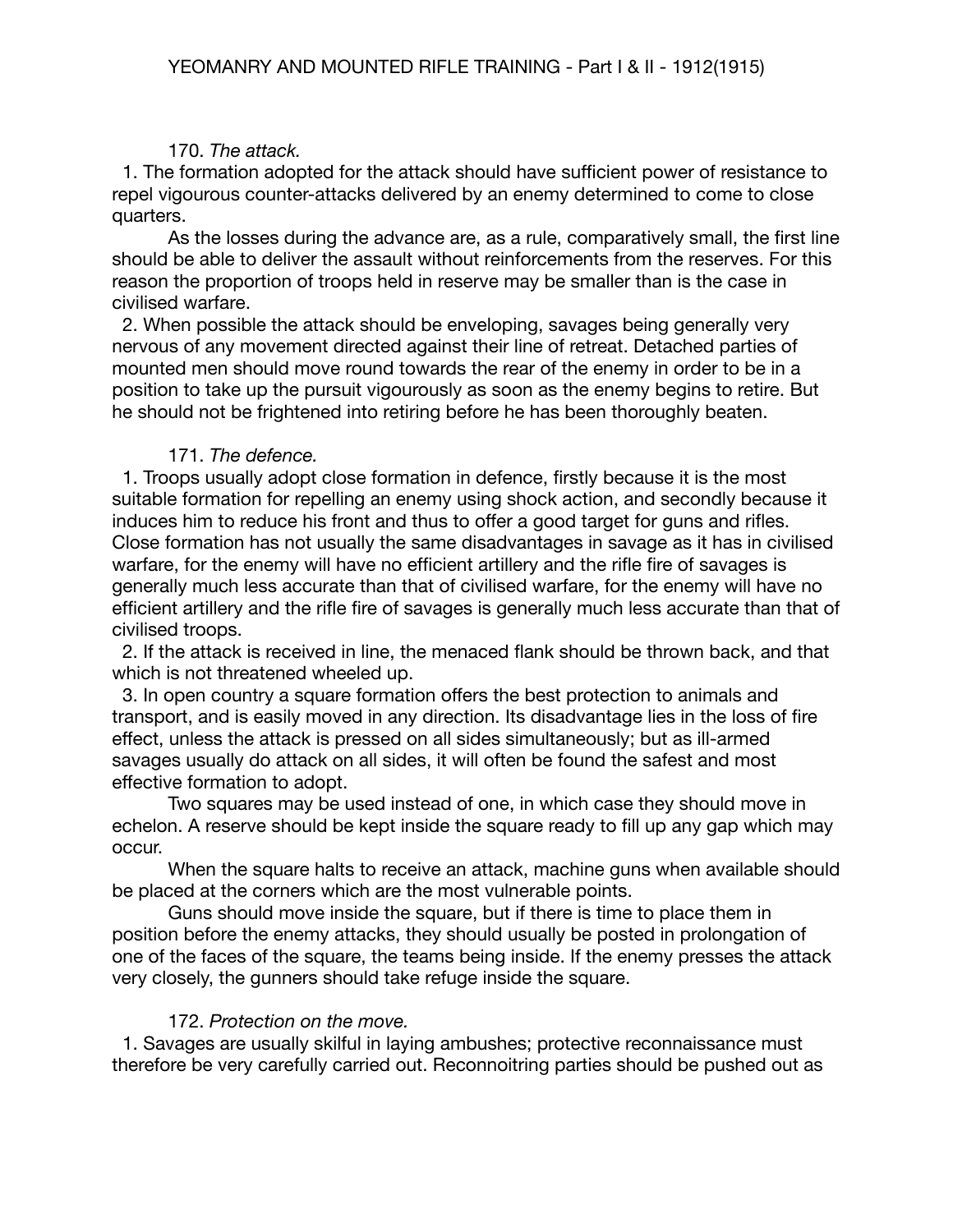far as discretion will allow, in order to preclude as far as possible the danger of being surprised. They should not off-saddle except in open ground where they can obtain an unrestricted view of the surrounding country.

 2. If the enemy is unprovided with artillery the advanced flank and rear guards need not march at such a distance from the main body as they do in civilised warfare. Precautions should be taken to prevent the protective troops from being cut off from the main body. Occasionally it may be necessary for the main body to keep touch with and regulate its pace by the rear guard.

#### 173. *Protection when at rest.*

1. The line of defence is usually on the perimeter of the camp and must be clearly defined the whole way around; in the case of a laager it will usually be a few yards outside the wagons. It should provide the troops with cover from fire and have a good obstacle in front of it.

The troops should be so disposed that they can man the line of defence without confusion immediately the alarm sounds.

 2. If the enemy is armed with a long range rifle it may be necessary to deny to him the occupation of positions up to a distance of 2,000 yards from which he could fire into the camp. This can be done by occupying the positions with an outer line of strong piquets, able to hold their own without assistance for several hours.

 3. Men should be told off in each unit to stand to all animals, and a general reserve should be detailed; special places should be allotted to the followers in the camping grounds of units.

 4. Lights or fires are apt to attract the enemy's rifle fire, and it is therefore dangerous for men to sleep near them.

 5. To guard against the danger of having the camp burnt out, it may be advisable to burn a strip of grass all round the position.

## 174. *Forming square.*

 1. When mounted rifles acting independently of other arms form square to meet an attack by uncivilised troops the command will be "TO FORM SQUARE, ACTION - DISMOUNT." On this command all dismount and fix bayonets, if armed with them, the Nos. 3 of the odd numbered sections holding the horses of their own sections and those of the section on their left. When time permits the horses will be coupled.

 2. When a squadron is in *squadron column,* the first troop after dismounting forms to the front; the 2<sup>nd</sup> to the right; and the 3<sup>rd</sup> to the left; and the 4<sup>th</sup> to the rear. When there are only three troops, the right half of the centre troop under the command of the troop leader forms to the right, and the left half under the second in command of the troop, to the left.

 3. When two squadrons are in *mass* or *line of squadron columns,* the first troop of each squadron forms to the front; the 2<sup>nd</sup> and 3<sup>rd</sup> troops of the 1<sup>st</sup> squadron to the left flank; the  $4<sup>th</sup>$  troop of each squadron forms to the rear. When time permits the two squadrons in *line of squadron columns* should form *mass* before dismounting*.*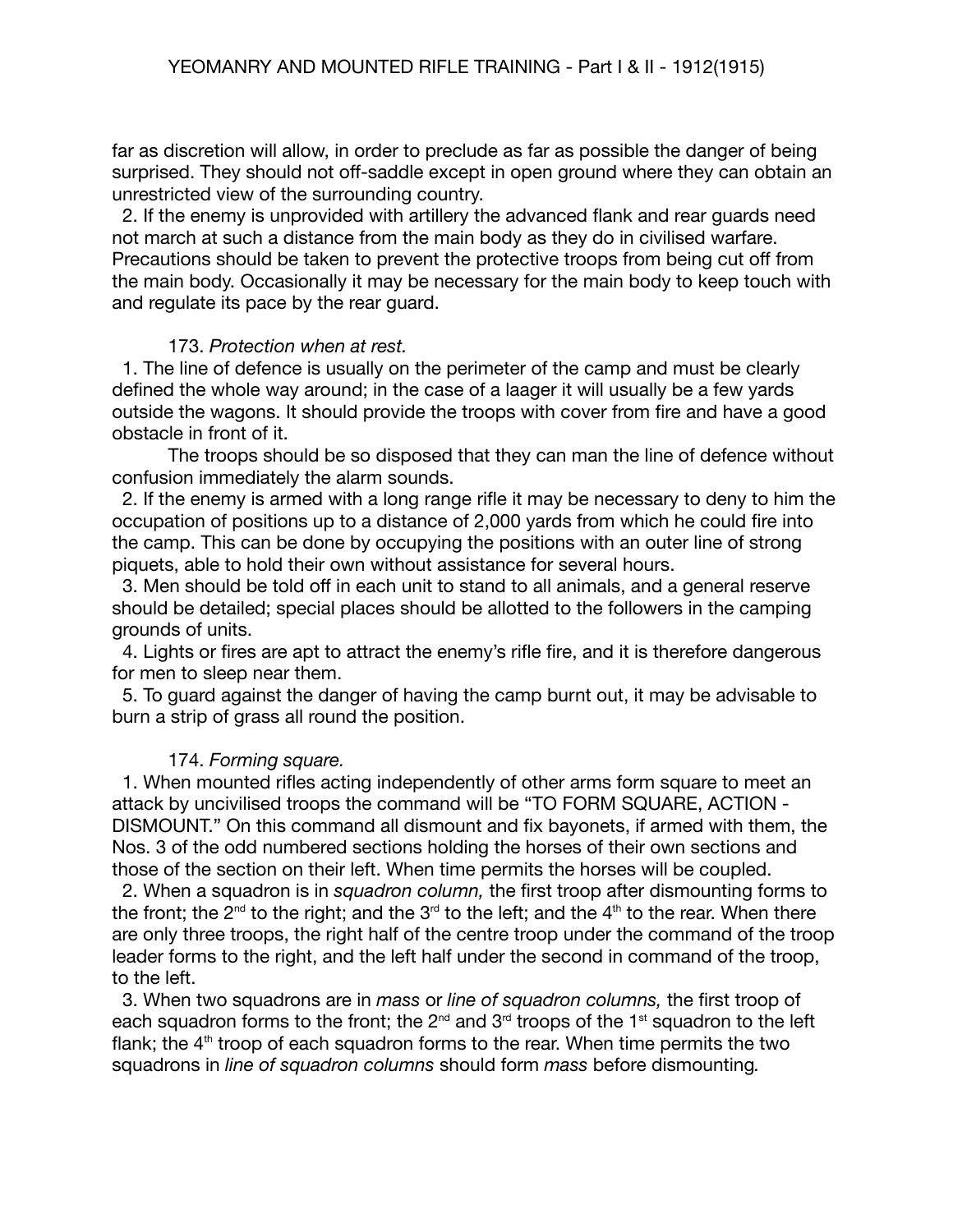4. When three squadrons are in *line of squadron columns or mass,* the first troop of each squadron forms to the front, the 2<sup>nd</sup> and 3<sup>rd</sup> troops of the 1<sup>st</sup> squadron form to the left; the 4<sup>th</sup> troop of each squadron forms to the rear. The 2<sup>nd</sup> and 3<sup>rd</sup> troops of the centre squadron form in front of their respective troops and act as a reserve. When time permits the three squadrons in *line of squadron columns* should form mass before dismounting.

If *mass or line of squadron column* is composed of four squadrons, the two centre squadrons act in the manner described for the centre squadron when there are only three.

#### 175. *Formation of laagers.*

 1. Laagers are used for hurried defence on the line of march and for defence when halted at night or when forming a permanent camp.

 2. The formation of a column of wagons on the march depends upon whether the country to be traversed is open and easily passed over, or close and impassable for vehicles except on the roads.

In the first case the wagons should march on a broad front so that the escort may move concentrated.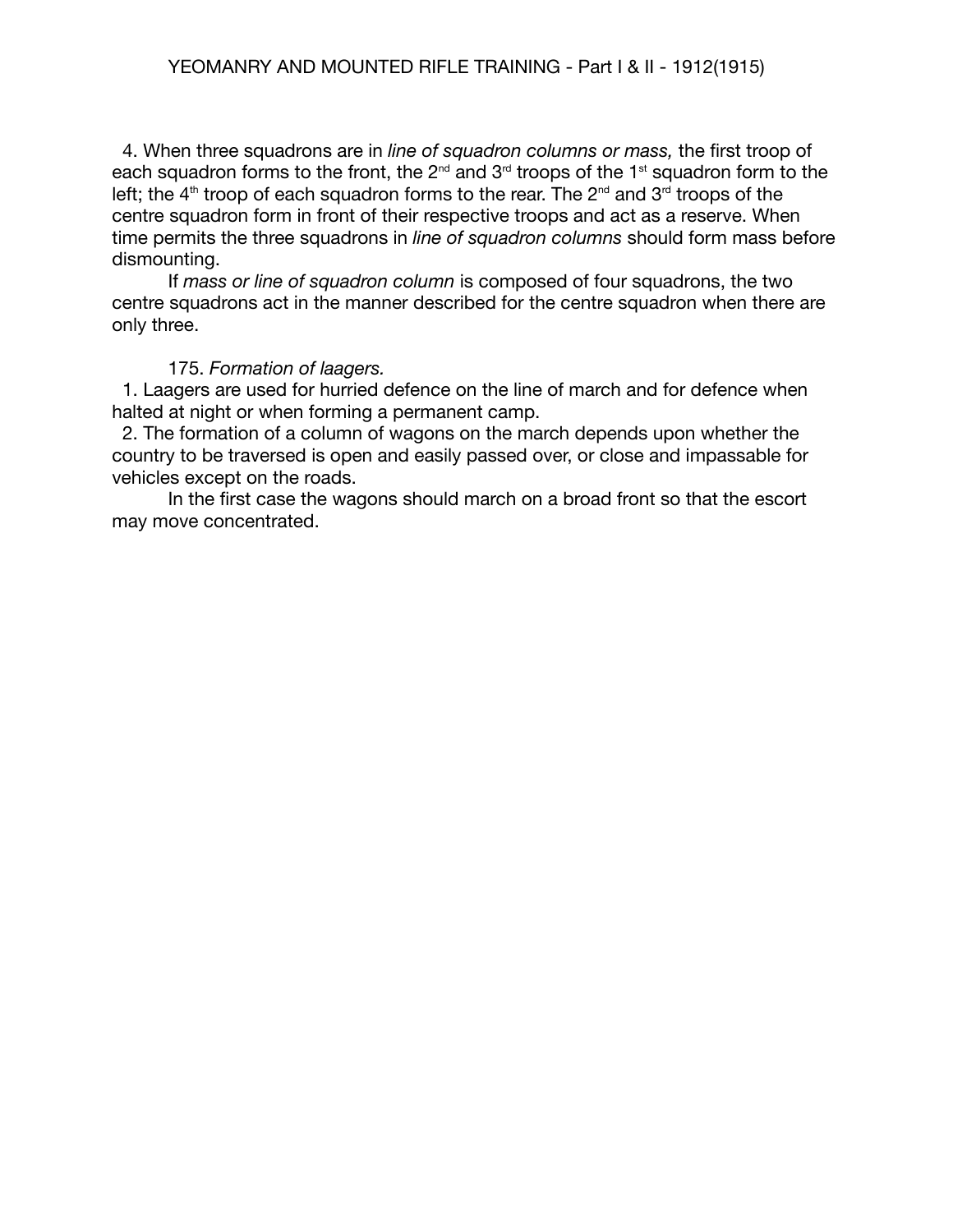#### YEOMANRY AND MOUNTED RIFLE TRAINING - Part I & II - 1912(1915)



3. When attacked on the march and there is sufficient open ground available to a triangular laager may be formed (see Plate VI, Fig. 3). If the wagons are in single column, the first wagon should form the apex of the triangle, the second and third wagons forming to the right and left respectively; these three wagons forming to the right and left respectively; these three wagons should face to the front. The remainder form alternately to the right and left, but should face inwards, so that the teams are protected by the wagons. When half the column has been parked in this manner, the remaining wagons facing to the front form the base of the triangle.

The wheels of the wagons should be lashed together.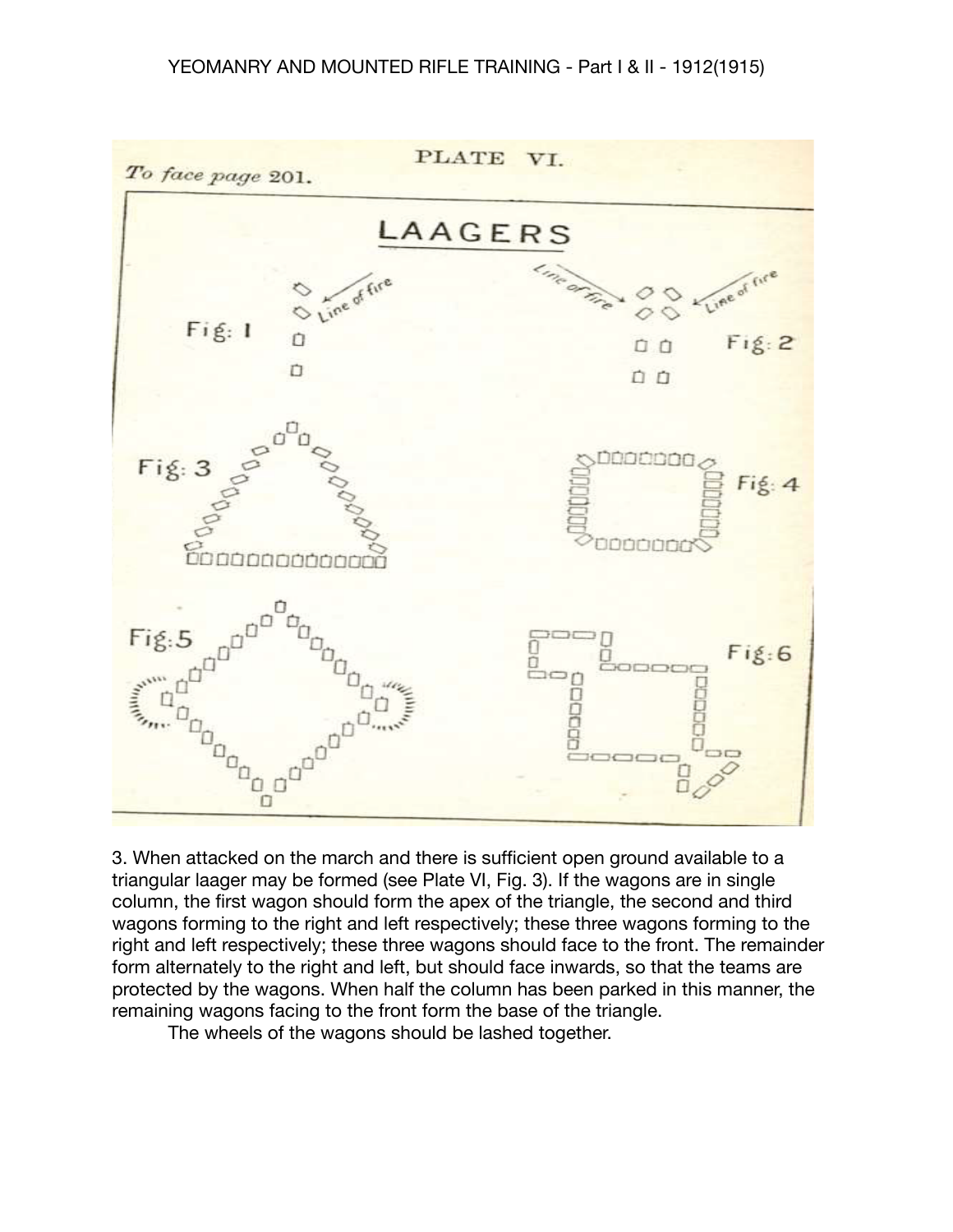4. When attacked on the march and there is not sufficient space or time to form a triangular laager the wagons should be drawn obliquely across the road and as close together as possible.

If attacked on both flanks a double column of wagons should be formed (see Plate VI, Figs. 1 & 2).

 5. When halted at night the hollow square laager (see Plate VI, Fig. 4) is usually the best formation. In order to facilitate the resumption of the march all the wagons except those of the rear side should face outwards. Openings can be made by drawing forward a wagon, which in case of attack can be run back. The wheels of all the wagons except those used for openings should be lashed together. The animals should be picketed as near as possible to their own wagons.

 6. A diamond laager (see Plate VI, Fig. 5), which is more difficult to form than a hollow square laager, may be used when the space inside of the latter laager is not sufficient.

If the escort is small, it should entrench and hold the angles on either flank.

With a larger escort all four angles may be held, and with a still stronger escort the faces may be manned.

 7. The permanent laager (see Plate VI, Fig. 6) may be held with a comparatively small escort, which should occupy the two small corner laagers, the larger square being used for animals.

The wagons to be placed in position end to end have to be man handled.

The space beneath the wagons should be filled up, loopholes being made where required.

#### BUSH WARFARE.

176. *Marches.*

1. Too much stress cannot be laid on the importance of taking the offensive in bush warfare, but the offensive is difficult if the transport is with the fighting troops at the moment of collision. Whenever possible, therefore, a column should park and form a zareba round its transport before coming into action. Bold scouting and an intelligent use of friendly natives will usually afford the column sufficient warning to enable this to be done.

 2. The distances which should divide the parts of a column cannot be fixed. It is important to keep as closed up as possible in dense bush, or the enemy may interpose between the various parts of the column. Turns in a path are sometimes frequent and very erratic, and it is only by keeping well closed up that all parts of a column can maintain their cohesion and act more or less in concert.

 3. When it is necessary to march in half sections or single file halts should be frequent. During these the men composing various units or parts of the column should close up at once, and distances between units should then be corrected.

 4. The guns should be near the head of the main body. The baggage guard should be sufficient to hold its own in case of any temporary separation from the remainder of the force and should be under a specially appointed officer.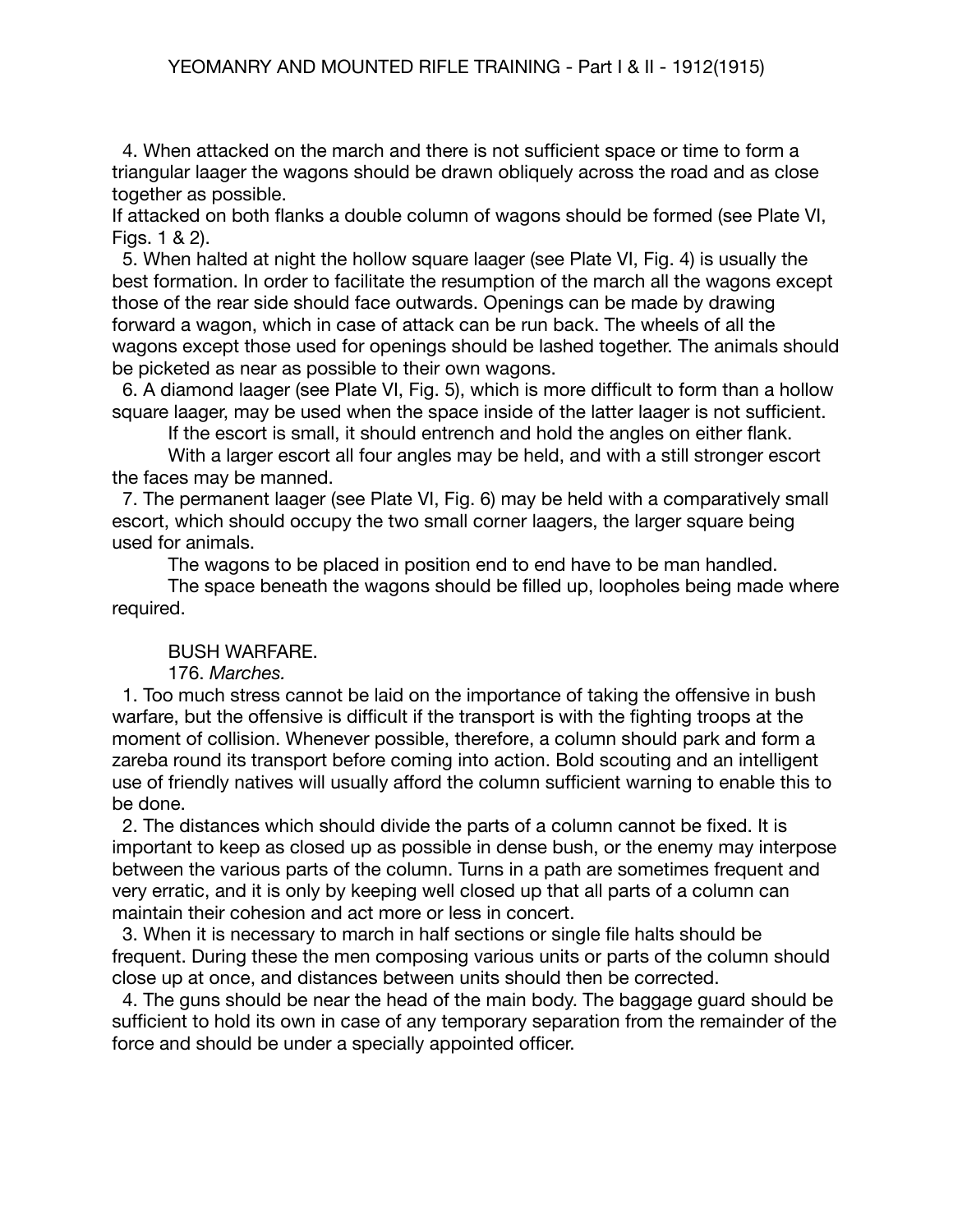#### 177. *The advanced guard.*

 1. Against an enemy unprovided with artillery or modern rifles in any numbers as is usually the case in bush warfare, the main body is able to march so close to the advanced guard as to be able to support it immediately. The advanced guard should be strong enough to brush aside minor opposition and to hold its own till supported. Whether the advanced guard should move out to a distance from the camp before the column leaves depends on the character of the enemy, but in any event the advanced guard must be ready for action while camp is being broken, and the whole circuit of the camp should be patrolled to give warning of any enemy collecting in its immediate neighbourhood.

 2. Scouts precede the advanced guard, and even in the densest bush, should be not less than 80 yards on either side of the path; they should carry their rifles ready for immediate use. Close behind these come the point, the remainder of the vanguard follows. The scouts and flankers will work in complete silence, using whistles if necessary as signals. None but well trained men can perform these duties, untrained men will soon be lost in the bush. As soon as they observe anything suspicious they should remain perfectly still and call up their comrades by whistle. If the enemy is discovered and offers a good mark, rifle fire may be used. When a scout has fired he should report at once what he has fired at.

No villages, open spaces, streams, , or knolls should be crossed or approached before being thoroughly examined.

 3. The advanced guard should see that all paths leading off the line of advance are carefully closed. This can be done by marking the wrong paths by cut branches, or by grass placed a little beyond the proper path to prevent them from being displaced; trees may be blazed; or where an important turning exists two men may be left on the path. After dark this latter is the only method, and if not adopted great confusion and delay may be caused in a column.

## 178. *Flankers.*

Every column in addition to its other precautions must have flankers at varying distances along its route to protect it from surprise.

If the column is attacked in flank, the advanced guard should halt and throw out extra flankers or piquets. Mountain guns should be prepared for action. If firing continues for long a portion of the main body may be sent to assist in repelling the attack.

## 179. *The rear guard.*

 1. The rear guard must be strong enough to act independently or to assist the baggage guard at any time. Many savage races make a point of attacking the rear guard, thinking themselves safe from attack in so doing. In such cases ambuscades, if successfully planned, will often so disconcert the enemy as to stop all further attempts for the time being.